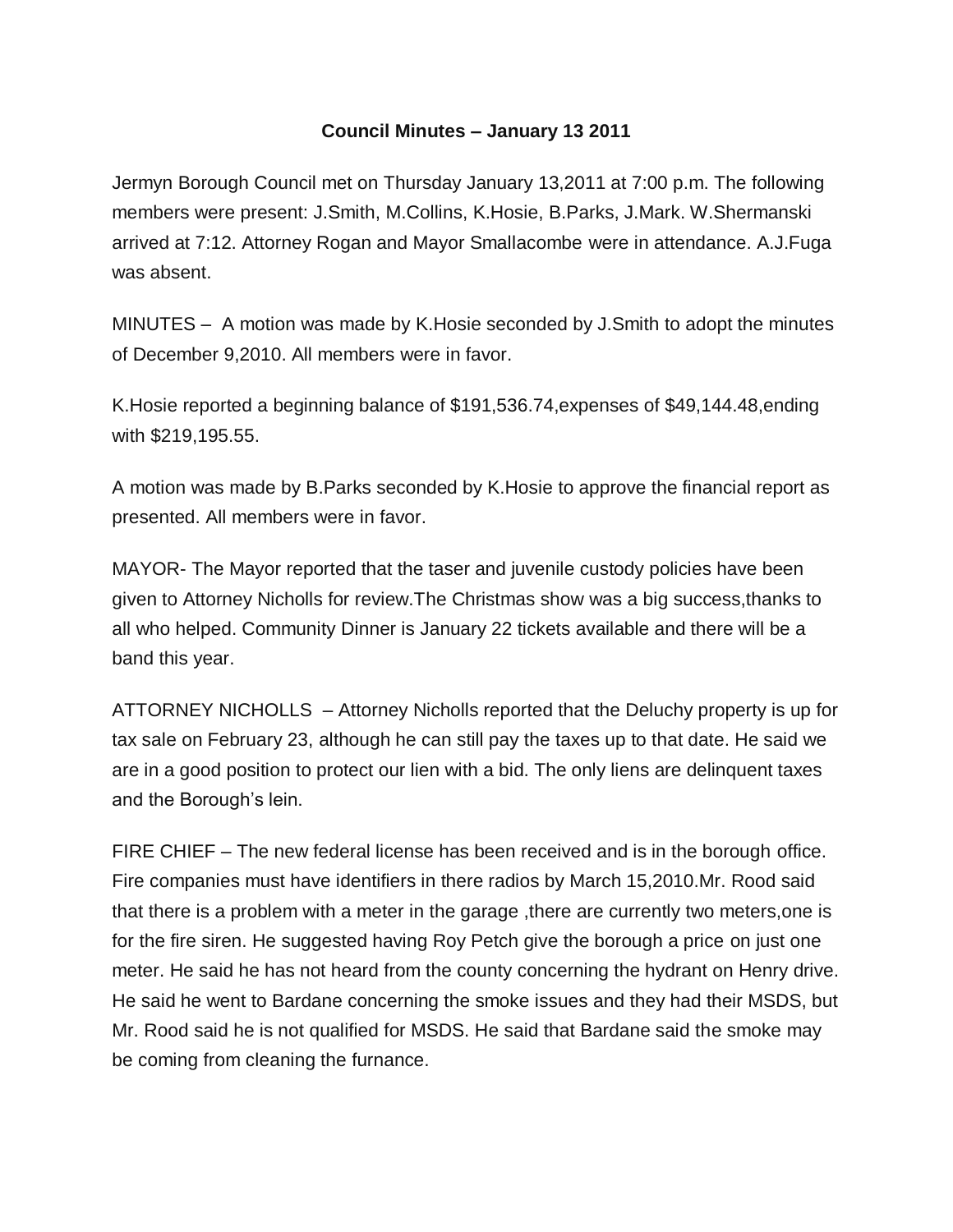PUBLIC INPUT- Ms. Robyn Smith asked council for permission to have a lighted Christmas parade for the girl scouts silver badge. A motion was made by J.Smith, seconded by M.Collins to give the girl scouts permission to have a lighted Christmas parade. On roll call the motion passed unanimously.

Mayor Smallacombe asked permission to use one of the meeting rooms to get pictures together for 1971 class reunion on January 21. Council so agreed.

FINANCE- A motion was made by K.hosie seconded by W.Shermanski to approve the invoices in the amount of \$3804.78. All members were in favor. Mrs. Hosie said that in the future the Events Committee will be sponsoring the Christmas show. B.Kelly will be doing theaudit for Act 32.

SINGLE AUDIT – A motion was made by K.Hosie seconded by M.Collins to have Brian Kelly do a single audit for the federal government for the Penn Dot Main Street grant, at a cost of \$7000.00. All members were in favor.

PUBLIC WORKS-A motion was made by B.Parks seconded by K.Hosie to pay off the 2008 Ford dump truck ,with \$4000.00 from reserve account,\$9000.00 from General Fund and the rest from recycling, the total amount owed is \$16,475.13. All members were in favor. At this time Mr. Parks had a price for a new truck in the amount of \$62802.00 . He said that perhaps we can use the \$17,500.00 from the DCED grant that was designated for Phase Two of the main street project to cover engineering fees. Mr. Mark said that KBA should be paid with those funds. Mr. Parks said that he has a copy of minutes that states that the engineering fees will be paid through the grant. Mrs. Hosie said KBA was supposed to come back to council with a price for design. Mr. Mark said this has to be discussed at a work session.

A motion was made by Resolution by B.Parks seconded by K.Hosie to sell the unmarked cruiser for \$500.00. All members were in favor.

Mr. Parks reported DPW repaired the swing at the park, are maintaining the trucks and will be changing risers in the spring.